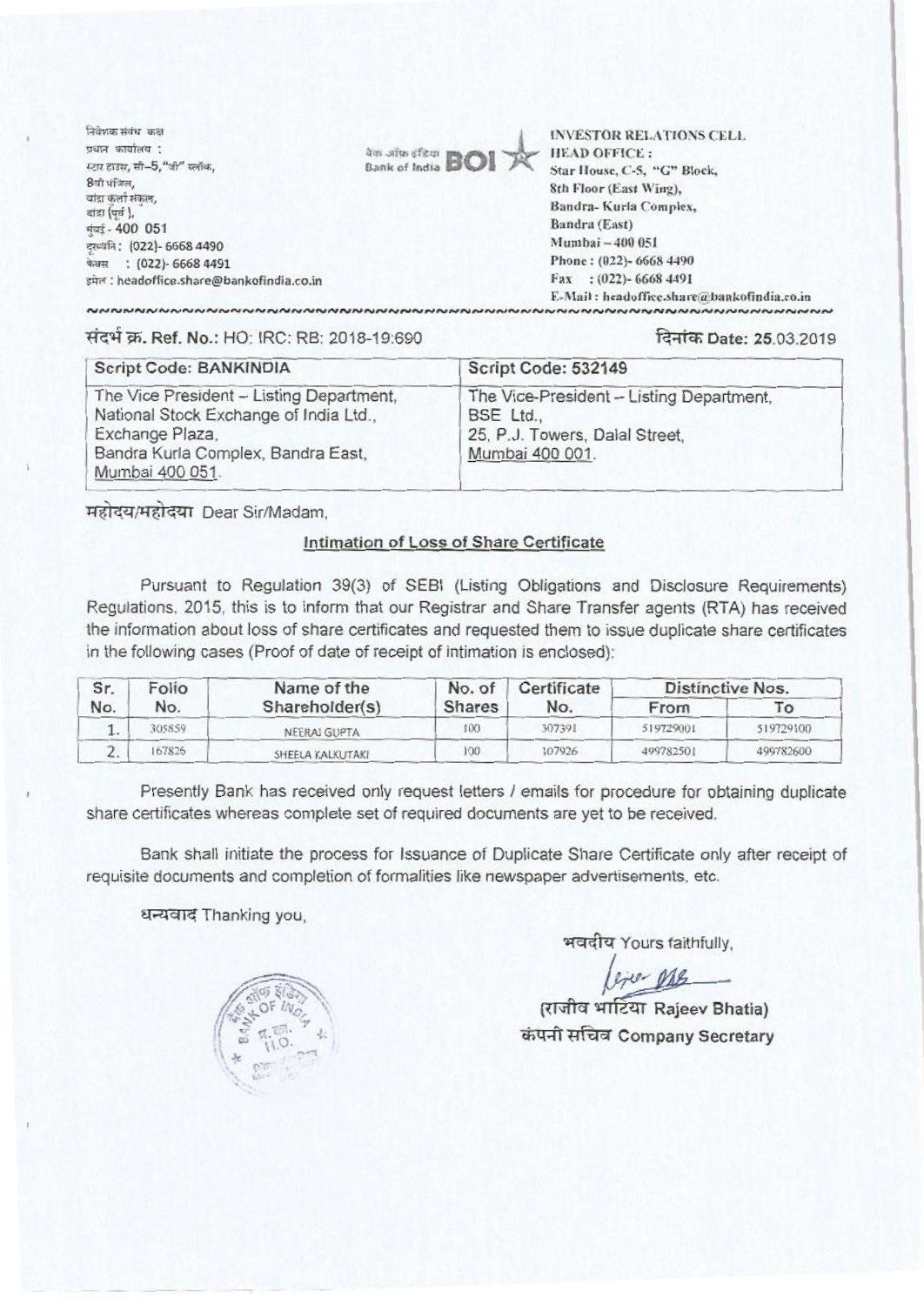Date: 14/03/2019 Mo No: 9145504095

### To,

Bigshare Services Pvt Ltd 310261

1" Floor, Bharat Teen Workers Building,

Vasant Ashiyana, Makhwaya Road, Marol (west Andheri Mumbai - 400059)

Subject: Regarding Duplicate Share Certificate & Dividentl Reference: Your Letter no BSS/BOI/163907/160937/2019 Dated 01/03/2019

## Respected Sir,

As per above mentioned subject I would like to tell you that you have erroneously mentioned kolhapur instead of pune on letter that's why the original documents are returned to you.

Please send me the documents to below mentioned address.

I lost my original share certificate is so please issue me duplicate share certificate. As well as send me cheques of dividends since 1997 in the name of Sou. Sheeladevi Bhimrao Kalkutki.

All the documentation should be on below mentioned address.

Sou. Sheeladevi Bhimrao Kalkutki S No 43/6 8, Chougule Pride, Flat No 7, Ashish Co Op Hsg Soc, Somnath Nagar, Wadgaonsheri, Pune - 411014

- Enclosed 1) Electricity Bill Copy For Address proof 2) Name Change - Gazette Certificate
	- 3) Xerox copy of Share Certificate



 $D(x|c)$  /  $S12-$ 

Yours, fact that of

# $S6k_0H-i$

(Son. Sheeladevi Bhimran Kalkutki )